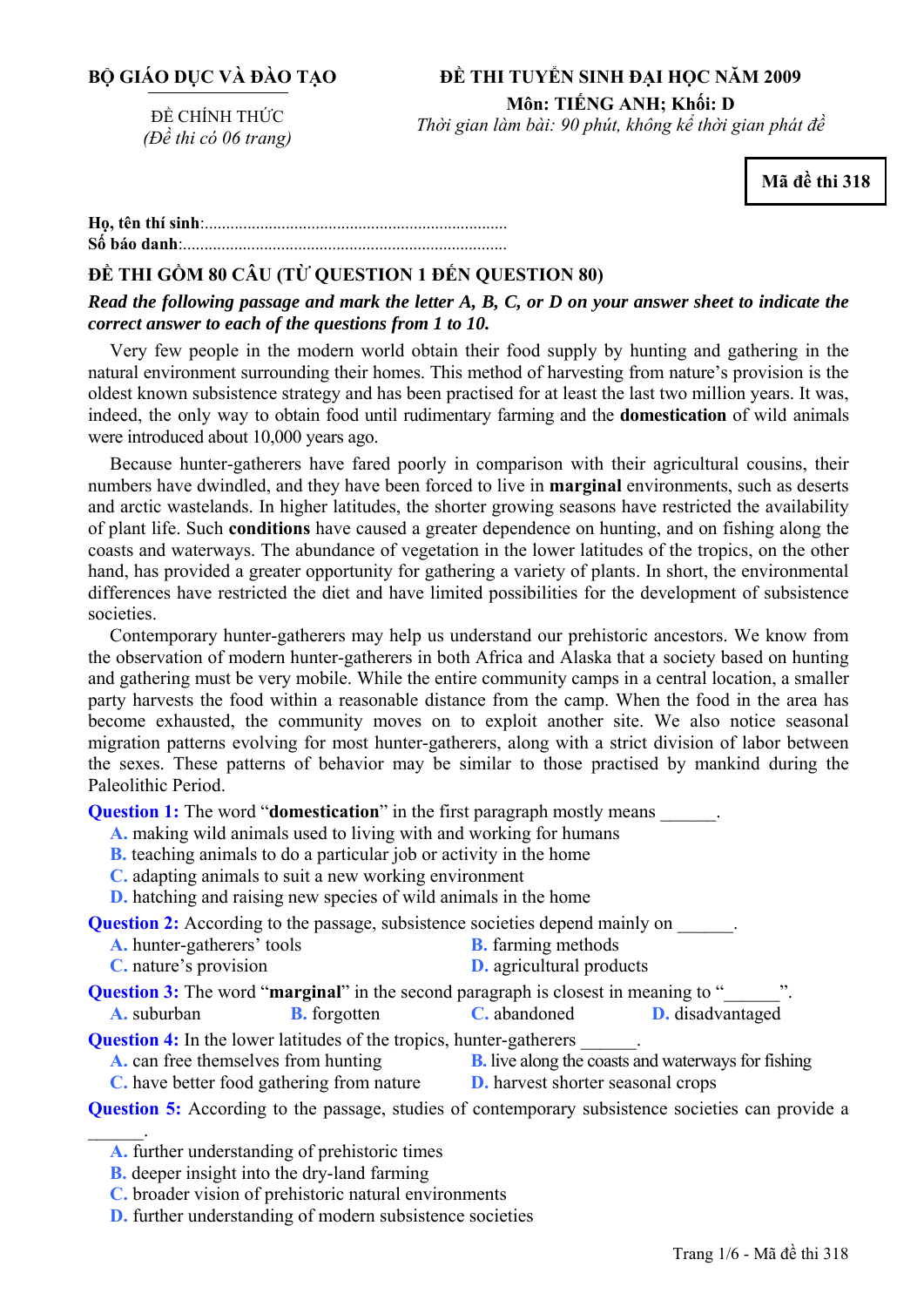**Question 6:** The word "**conditions**" in the second paragraph refers to

- **A.** the situations in which hunter-gatherers can grow some crops
- **B.** the situations in which hunter-gatherers hardly find anything to eat
- **C.** the places where plenty of animals and fish can be found
- **D.** the environments where it is not favorable for vegetation to grow

**Question 7:** A typical feature of both modern and prehistoric hunter-gatherers is that

- **A.** they live in the forests for all their life
- **B.** they often change their living places
- **C.** they don't have a strong sense of community
- **D.** they don't have a healthy and balanced diet

**Question 8:** According to the passage, which of the following is NOT mentioned?

- **A.** The environmental differences produce no effect on subsistence societies.
- **B.** Hunting or fishing develops where there are no or short growing seasons.
- **C.** Harvesting from the natural environment had existed long before farming was taken up.
- **D.** The number of hunter-gatherers decreases where farming is convenient.

**Question 9:** According to the author, most contemporary and prehistoric hunter-gatherers share

- $\mathcal{L}=\mathcal{L}$ **A.** some restricted daily rules **B.** some methods of production
	- **C.** only the way of duty division **D.** some patterns of behavior

**Question 10:** Which of the following would serve as the best title of the passage?

- **A.** Evolution of Humans' Farming Methods **B.** Hunter-gatherers: Always on the Move
- **C.** Hunter-gatherers and Subsistence Societies **D.** A Brief History of Subsistence Farming

## *Mark the letter A, B, C, or D on your answer sheet to indicate the word that differs from the rest in the position of the main stress in each of the following questions.*

| <b>Question 11: A. supervisor</b> | <b>B.</b> dictionary  | C. agriculture | <b>D.</b> catastrophe |
|-----------------------------------|-----------------------|----------------|-----------------------|
| <b>Question 12: A. convenient</b> | <b>B.</b> significant | C. traditional | D. fashionable        |
| <b>Question 13: A. innocent</b>   | <b>B.</b> initial     | C. abnormal    | <b>D.</b> impatient   |
| <b>Question 14: A. mosquito</b>   | <b>B.</b> elephant    | C. buffalo     | D. dinosaur           |
| <b>Question 15: A. protect</b>    | <b>B.</b> compose     | C. settle      | <b>D.</b> relate      |

#### *Read the following passage and mark the letter A, B, C or D on your answer sheet to indicate the correct word for each of the blanks from 16 to 25.*

Some time ago, scientists began experiments to find out (16) it would be possible to set up a "village" under the sea. A special room was built and lowered (17) the water of Port Sudan in the Red Sea. For 29 days, five men lived  $(18)$  a depth of 40 feet. At a  $(19)$  lower level, another two divers stayed for a week in a smaller "house". On returning to the surface, the men said that they had experienced no difficulty in breathing and had  $(20)$  many interesting scientific observations. The captain of the party, Commander Cousteau, spoke of the possibility of (21)\_\_\_\_\_\_ the seabed. He said that some permanent stations were to be set up under the sea, and some undersea farms would provide food for the growing population of the world.

The divers in both "houses" spent most of their time (22) the bottom of the sea. On four occasions, they went down to 360 feet and observed many extraordinary (23) of the marine life, some of which had never been seen before. During their stay, Commander Cousteau and his divers reached a depth of 1,000 feet and witnessed a gathering of an immense (24) of crabs which numbered, perhaps, hundreds of millions. They also found out that it was  $(25)$  to move rapidly in the water in a special vessel known as a "diving saucer".

| <b>Question 16: A. whether</b>   | <b>B.</b> how  | C. which      | <b>D.</b> what            |
|----------------------------------|----------------|---------------|---------------------------|
| <b>Question 17: A. down</b>      | <b>B.</b> into | C. underneath | <b>D.</b> below           |
| <b>Question 18: A. from</b>      | <b>B.</b> on   | $C$ . at      | $D \cdot \text{in}$       |
| <b>Question 19: A. some</b>      | <b>B.</b> much | $C$ . any     | <b>D.</b> more            |
| <b>Question 20: A.</b> exercised | <b>B.</b> made | C. caught     | <b>D.</b> done            |
|                                  |                |               | Trang 2/6 - Mã đề thi 318 |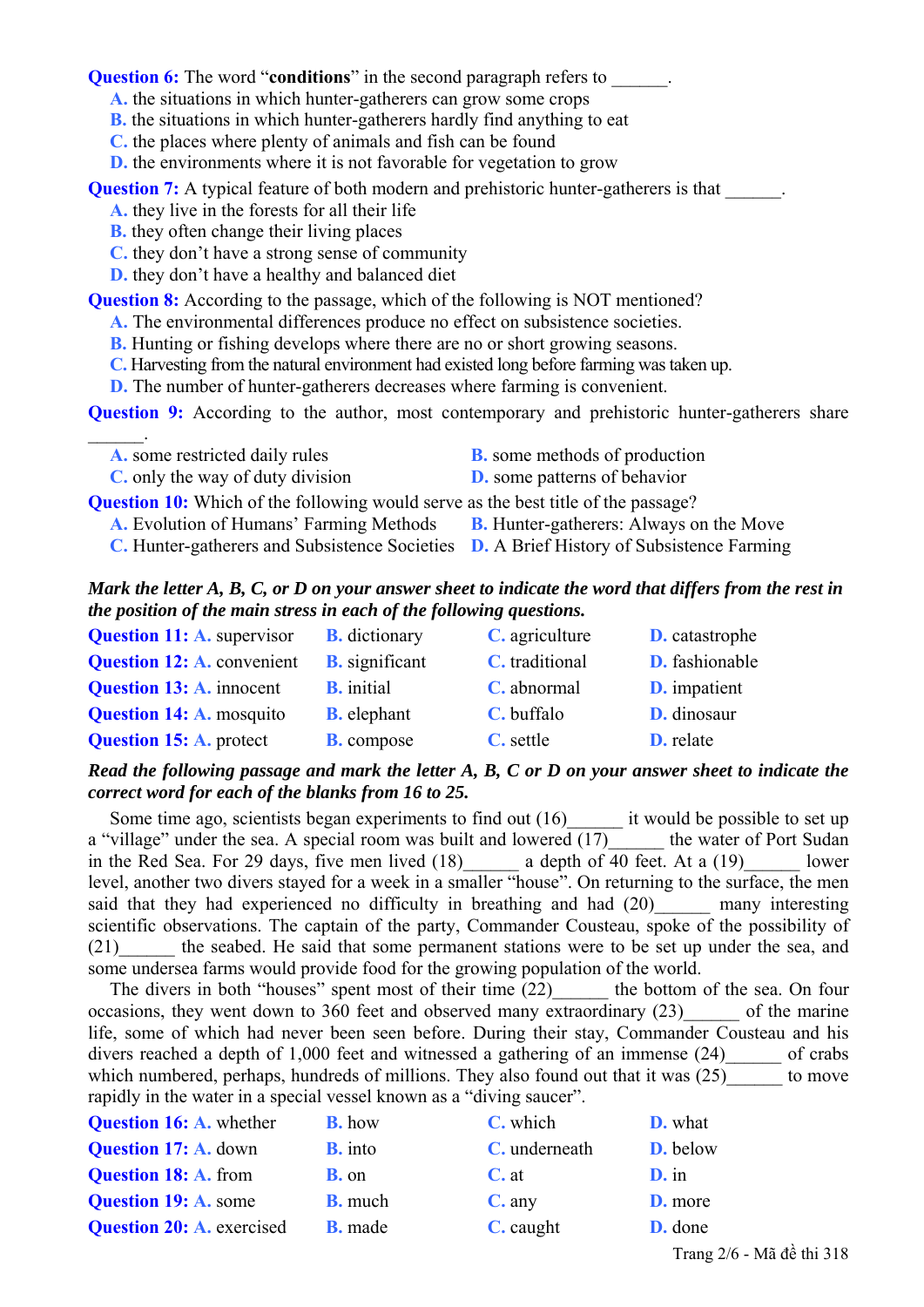| <b>Question 21: A. implanting</b> | <b>B.</b> growing   | <b>C.</b> transplanting | <b>D.</b> cultivating |
|-----------------------------------|---------------------|-------------------------|-----------------------|
| <b>Question 22: A. exploring</b>  | <b>B.</b> inquiring | <b>C.</b> enquiring     | <b>D.</b> imploring   |
| <b>Question 23: A.</b> breeds     | <b>B.</b> castes    | C. systems              | D. forms              |
| <b>Question 24: A. school</b>     | <b>B.</b> flock     | $C.$ pack               | <b>D.</b> herd        |
| <b>Question 25: A. capable</b>    | <b>B.</b> able      | <b>C.</b> hardly        | <b>D.</b> possible    |

*Mark the letter A, B, C, or D on your answer sheet to indicate the correct answer to each of the following questions.* 

| <b>Question 26:</b> Through an _______, your letter was left unanswered.                                    | <b>A.</b> overtone <b>B.</b> oversight <b>C.</b> overcharge                                                                                                 |                                                              | <b>D.</b> overtime                                                                                  |
|-------------------------------------------------------------------------------------------------------------|-------------------------------------------------------------------------------------------------------------------------------------------------------------|--------------------------------------------------------------|-----------------------------------------------------------------------------------------------------|
| <b>Question 27:</b> - "How do you like your steak done?"                                                    |                                                                                                                                                             |                                                              |                                                                                                     |
|                                                                                                             | <b>A.</b> Well done $\overline{B}$ . Very much <b>C.</b> Very little <b>D.</b> I don't like it much                                                         |                                                              |                                                                                                     |
| <b>Question 28:</b> "How many times have I told you ________ football in the street?"                       |                                                                                                                                                             |                                                              |                                                                                                     |
|                                                                                                             | <b>A.</b> not to have played <b>B.</b> not to play <b>C.</b> do not play <b>D.</b> not playing                                                              |                                                              |                                                                                                     |
| <b>Question 29:</b> It is very important for a firm or a company to keep _______ the changes in the market. | <b>A.</b> pace of <b>B.</b> touch with <b>C.</b> track about <b>D.</b> up with                                                                              |                                                              |                                                                                                     |
| <b>Question 30:</b> I won't change my mind _______ what you say.                                            |                                                                                                                                                             |                                                              |                                                                                                     |
|                                                                                                             | <b>A.</b> whether <b>B.</b> although <b>C.</b> no matter <b>D.</b> because                                                                                  |                                                              |                                                                                                     |
| environment?"                                                                                               |                                                                                                                                                             |                                                              | <b>Question 31:</b> John: "Do you think that we should use public transportation to protect our     |
| Laura: " "                                                                                                  |                                                                                                                                                             |                                                              |                                                                                                     |
|                                                                                                             | <b>A.</b> There's no doubt about it.<br><b>B.</b> Well, that's very surprising.<br><b>C.</b> Of course not. You bet!<br><b>D.</b> Yes, it's an absurd idea. |                                                              |                                                                                                     |
| <b>Question 32:</b> They didn't find ________ in a foreign country.                                         |                                                                                                                                                             |                                                              |                                                                                                     |
|                                                                                                             | <b>A.</b> it to live easy <b>B.</b> it easy live <b>C.</b> it easy to live <b>D.</b> easy to live                                                           |                                                              |                                                                                                     |
|                                                                                                             |                                                                                                                                                             |                                                              | Question 33: There was nothing they could do _______ leave the car at the roadside where it had     |
| broken down.                                                                                                |                                                                                                                                                             |                                                              |                                                                                                     |
|                                                                                                             | <b>A.</b> instead of <b>B.</b> than <b>C.</b> but                                                                                                           | <b>D.</b> unless                                             |                                                                                                     |
| 2015.                                                                                                       |                                                                                                                                                             |                                                              | <b>Question 34:</b> The forecast has revealed that the world's reserves of fossil fuel will have by |
|                                                                                                             | <b>A.</b> caught up <b>B.</b> run out <b>C.</b> taken over <b>D.</b> used off                                                                               |                                                              |                                                                                                     |
| <b>Question 35:</b> - "Don't fail to send your parents my regards."<br>$-\frac{a}{\cdots}$ .                |                                                                                                                                                             |                                                              |                                                                                                     |
|                                                                                                             | A. Thanks, I will <b>B.</b> Good idea, thanks <b>C.</b> It's my pleasure <b>D.</b> You're welcome                                                           |                                                              |                                                                                                     |
| <b>Question 36:</b> Jane _______ law for four years now at Harvard.                                         | <b>A.</b> is studying <b>B.</b> studies <b>C.</b> studied <b>D.</b> has been studying                                                                       |                                                              |                                                                                                     |
| Question 37: Lora: "Your new blouse looks gorgeous, Helen!"                                                 |                                                                                                                                                             |                                                              |                                                                                                     |
| Helen: " $\qquad$ ."                                                                                        |                                                                                                                                                             |                                                              |                                                                                                     |
| A. Thanks, I bought it at Macy's<br><b>C.</b> I'd rather not                                                |                                                                                                                                                             | <b>B.</b> You can say that again<br><b>D.</b> It's up to you |                                                                                                     |
| <b>Question 38:</b> We couldn't fly _______ because all the tickets had been sold out.                      |                                                                                                                                                             |                                                              |                                                                                                     |
| A. economical                                                                                               | <b>B.</b> economics                                                                                                                                         | C. economy                                                   | <b>D.</b> economic                                                                                  |
| <b>Question 39:</b> There should be an international law against ______.<br>A. reforestation                | <b>B.</b> afforestation                                                                                                                                     | C. deforestation                                             | <b>D.</b> forestry                                                                                  |
| <b>Question 40:</b> My mother told me to _______ for an electrician when her fan was out of order.          |                                                                                                                                                             |                                                              |                                                                                                     |
| A. turn                                                                                                     | <b>B.</b> rent                                                                                                                                              | C. write                                                     | <b>D.</b> send                                                                                      |
| <b>Question 41:</b> "Don't worry. I have _______ tire at the back of my car."<br>A. other                   | <b>B.</b> another                                                                                                                                           | C. others                                                    | <b>D.</b> the other                                                                                 |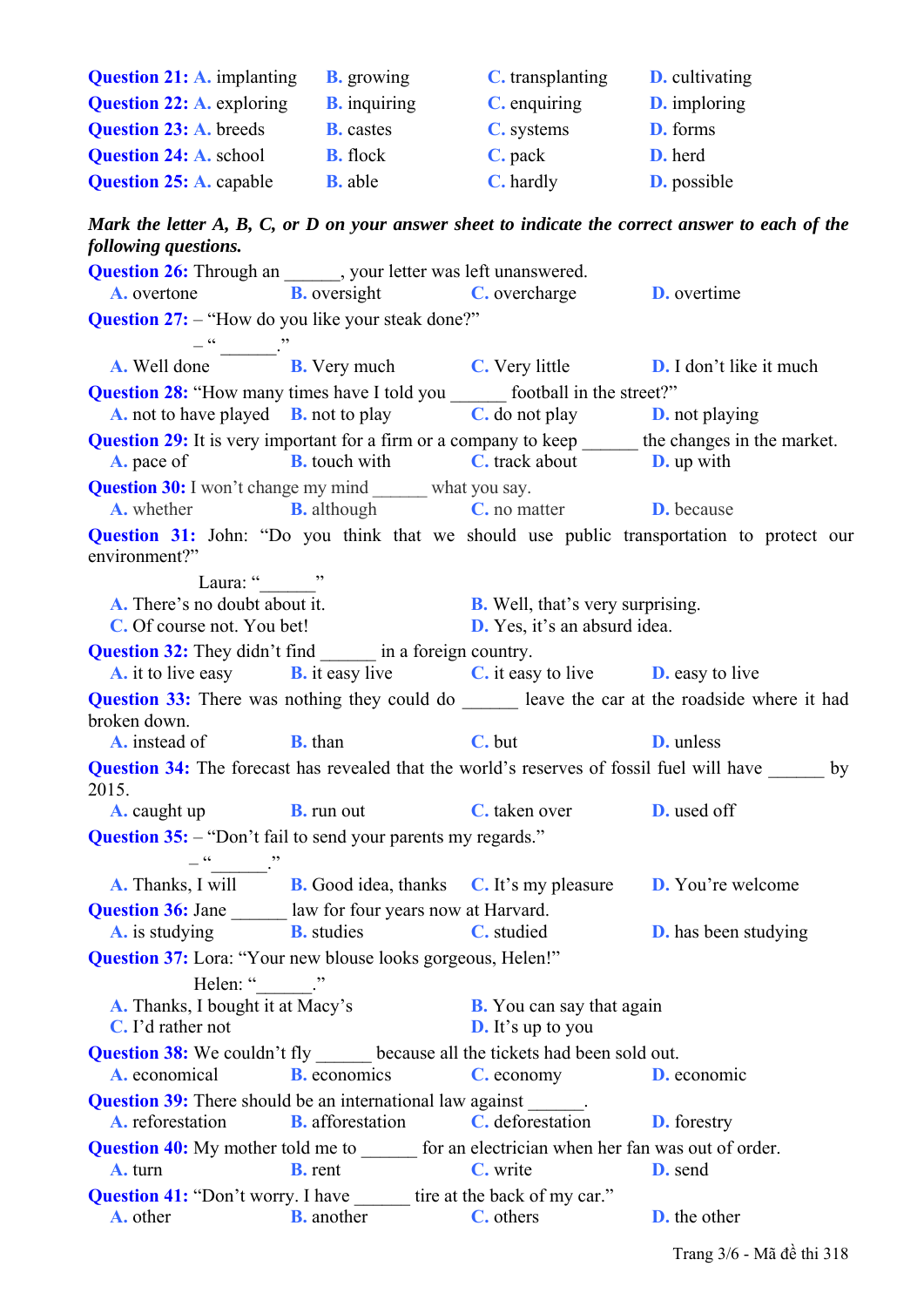**Question 42:** Only when you grow up the truth. **A.** do you know **B.** will you know **C.** you know **D.** you will know **Question 43:** – "Mum, I've got 600 on the TOEFL test."  $-\frac{1}{2}$   $-\frac{1}{2}$   $\frac{1}{2}$   $\frac{1}{2}$   $\frac{1}{2}$   $\frac{1}{2}$   $\frac{1}{2}$   $\frac{1}{2}$   $\frac{1}{2}$   $\frac{1}{2}$   $\frac{1}{2}$   $\frac{1}{2}$   $\frac{1}{2}$   $\frac{1}{2}$   $\frac{1}{2}$   $\frac{1}{2}$   $\frac{1}{2}$   $\frac{1}{2}$   $\frac{1}{2}$   $\frac{1}{2}$   $\frac{1}{2}$   $\frac{1}{2}$  **A.** Good job! **B.** Oh, hard luck! **C.** Good way! **D.** You are right. **Question 44:** She had to hand in her notice advance when she decided to leave the job. **A.** with **B.** from **C.** in **D.** to **Question 45:** – "Should we bring a lot of money on the trip?" – "Yes. we decide to stay longer." **A.** In case **B.** So that **C.** Though **D.** Because **Question 46:** he arrived at the bus stop when the bus came. **A.** No sooner had **B.** No longer has **C.** Not until had **D.** Hardly had **Question 47:** Susan's doctor insists for a few days. **A.** her to rest **B.** that she rest **C.** her resting **D.** that she is resting **Question 48:** The United States consists of fifty states, has its own government. **A.** each of which **B.** each of that **C.** hence each **D.** they each **Question 49:** He to the doctor after the accident, but he continued to play instead. **A.** didn't have to go **B.** must have gone **C.** couldn't go **D.** should have gone **Question 50:** John paid \$2 for his meal, he had thought it would cost. **A.** not so many as **B.** less as **C.** not as much **D.** not so much as **Question 51:** "I'd rather you home now." **A.** gone **B.** going **C.** went **D.** go **Question 52:** "Buy me a newspaper on your way back, \_\_\_\_\_\_?" **A.** will you **B.** don't you **C.** can't you **D.** do you **Question 53:** "This library card will give you free access \_\_\_\_\_\_\_ the Internet eight hours a day." **A.** on **B.** to **C.** in **D.** from **Question 54:** The kitchen \_\_\_\_\_\_\_ dirty because she has just cleaned it. **A.** may be **B.** mustn't be **C.** can't be **D.** should be **Question 55:** "Please, will you just tidy your room, and stop \_\_\_\_\_\_ excuses!" **A.** having **B.** making **C.** doing **D.** taking

### *Read the following passage and mark the letter A, B, C, or D on your answer sheet to indicate the correct answer to each of the questions from 56 to 65.*

Probably the most famous film commenting on the twentieth-century technology is *Modern Times,* made in 1936. Charlie Chaplin was motivated to make the film by a reporter who, while interviewing him, happened to describe the working conditions in industrial Detroit. Chaplin was told that healthy young farm boys were lured to the city to work on automotive assembly lines. Within four or five years, these young men's health was destroyed by the stress of work in the factories.

The film opens with a shot of a mass of sheep making their way down a crowded ramp.

Abruptly, the film shifts to a scene of factory workers **jostling one another** on their way to a factory. However, the rather bitter note of criticism in the implied comparison is not sustained. It is replaced by a gentle note of satire. Chaplin prefers to entertain rather than lecture.

Scenes of factory interiors account for only about one-third of *Modern Times*, but they contain some of the most pointed social commentary as well as the most comic situations. No one who has seen the film can ever forget Chaplin **vainly** trying to keep pace with the fast-moving conveyor belt, almost losing his mind in the process. Another popular scene involves an automatic feeding machine brought to the assembly line so that workers need not interrupt their labor to eat. The feeding machine malfunctions, hurling food at Chaplin, who is strapped in his position on the assembly line and cannot escape. **This** serves to illustrate people's utter helplessness in the face of machines that are meant to serve their basic needs.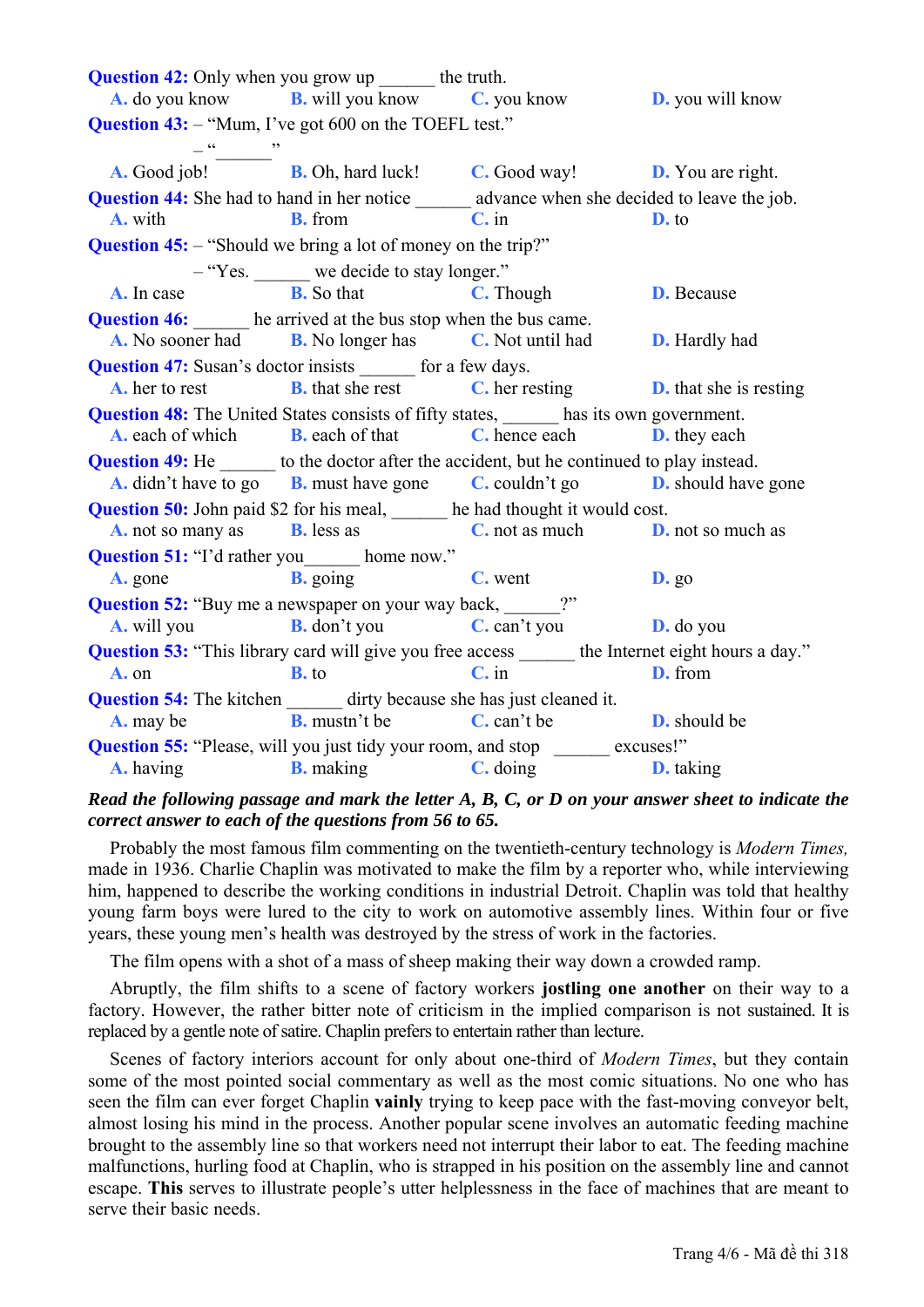Clearly, *Modern Times* has its faults, but it remains the best film treating technology within a social context. It does not offer a radical social message, but it does accurately reflect the sentiment of many who feel they are victims of an over-mechanised world.

| <b>Question 56:</b> According to the passage, Chaplin got the idea for <i>Modern Times</i> from<br><b>A.</b> fieldwork<br><b>B.</b> a conversation                                                                                                                                                                                                                                                                                  | C. a newspaper<br><b>D.</b> a movie                                                                                                                              |  |
|-------------------------------------------------------------------------------------------------------------------------------------------------------------------------------------------------------------------------------------------------------------------------------------------------------------------------------------------------------------------------------------------------------------------------------------|------------------------------------------------------------------------------------------------------------------------------------------------------------------|--|
| <b>Question 57:</b> The young farm boys went to the city because they were _______.<br>A. promised better accommodation<br>C. forced to leave their sheep farm                                                                                                                                                                                                                                                                      | <b>B.</b> attracted by the prospect of a better life<br><b>D.</b> driven out of their sheep farm                                                                 |  |
| $\epsilon$                                                                                                                                                                                                                                                                                                                                                                                                                          | <b>Question 58:</b> The phrase "jostling one another" in the third paragraph is closest in meaning to                                                            |  |
| A. jogging side by side<br>C. pushing one another                                                                                                                                                                                                                                                                                                                                                                                   | <b>B.</b> hurrying up together<br><b>D.</b> running against each other                                                                                           |  |
| <b>Question 59:</b> According to the passage, the opening scene of the film is intended<br>A. to produce a tacit association                                                                                                                                                                                                                                                                                                        | <b>B.</b> to introduce the main characters of the film<br>$C$ to give the setting for the entire plot later $D$ , to reveal the situation of the factory workers |  |
| Question 60: The word "vainly" in the fourth paragraph is closest in meaning to "______".<br><b>A.</b> effortlessly<br><b>B.</b> recklessly                                                                                                                                                                                                                                                                                         | <b>C.</b> carelessly <b>D.</b> hopelessly                                                                                                                        |  |
| <b>Question 61:</b> The word "This" in the fourth paragraph refers to ______.<br>A, the scene of an assembly line in operation<br><b>B.</b> the malfunction of the twentieth-century technology<br>C, the scene of the malfunction of the feeding machine<br><b>D.</b> the situation of young workers in a factory                                                                                                                  |                                                                                                                                                                  |  |
| <b>Question 62:</b> According to the author, about two-thirds of <i>Modern Times</i><br>A. is rather discouraging<br><b>C</b> , is more critical than the rest                                                                                                                                                                                                                                                                      | <b>B.</b> was shot outside a factory<br><b>D.</b> entertains the audience most                                                                                   |  |
|                                                                                                                                                                                                                                                                                                                                                                                                                                     | <b>Question 63:</b> The author refers to all of the following notions to describe <i>Modern Times</i> EXCEPT                                                     |  |
| <b>B.</b> entertainment<br>A. criticism                                                                                                                                                                                                                                                                                                                                                                                             | C. satire<br><b>D.</b> revolution                                                                                                                                |  |
| <b>Question 64:</b> Which of the following statements is NOT true according to the passage?<br>A. The working conditions in the car factories of the 1930s were very stressful.<br><b>B.</b> Modern Times depicts the over-mechanised world from a social viewpoint.<br>C. The author does not consider <i>Modern Times</i> as a perfect film.<br><b>D.</b> In <i>Modern Times</i> , the factory workers' basic needs are well met. |                                                                                                                                                                  |  |
| <b>Question 65:</b> The passage was written to _______<br>A. explain Chaplin's style of acting<br>C. review one of Chaplin's popular films                                                                                                                                                                                                                                                                                          | <b>B.</b> discuss the disadvantages of technology<br><b>D.</b> criticize the factory system of the 1930s                                                         |  |
| correction.                                                                                                                                                                                                                                                                                                                                                                                                                         | Mark the letter A, B, C, or D on your answer sheet to show the underlined part that needs                                                                        |  |
| Question 66: Bill was about average in performance in comparison with other students in his class.                                                                                                                                                                                                                                                                                                                                  | B                                                                                                                                                                |  |
| Question 67: The media have produced live covering of Michael Jackson's fans around the world<br>B<br>A                                                                                                                                                                                                                                                                                                                             |                                                                                                                                                                  |  |
| mourning for him.<br>D                                                                                                                                                                                                                                                                                                                                                                                                              |                                                                                                                                                                  |  |
| A<br>B<br><b>Question 69:</b> Even though the extremely bad weather in the mountains, the climbers decided<br>В                                                                                                                                                                                                                                                                                                                     | <b>Question 68:</b> Although smokers are aware that smoking is harmful to their health, they can't get rid it.<br>D                                              |  |
| not to cancel their climb.                                                                                                                                                                                                                                                                                                                                                                                                          |                                                                                                                                                                  |  |
| $\mathcal C$<br>D                                                                                                                                                                                                                                                                                                                                                                                                                   |                                                                                                                                                                  |  |